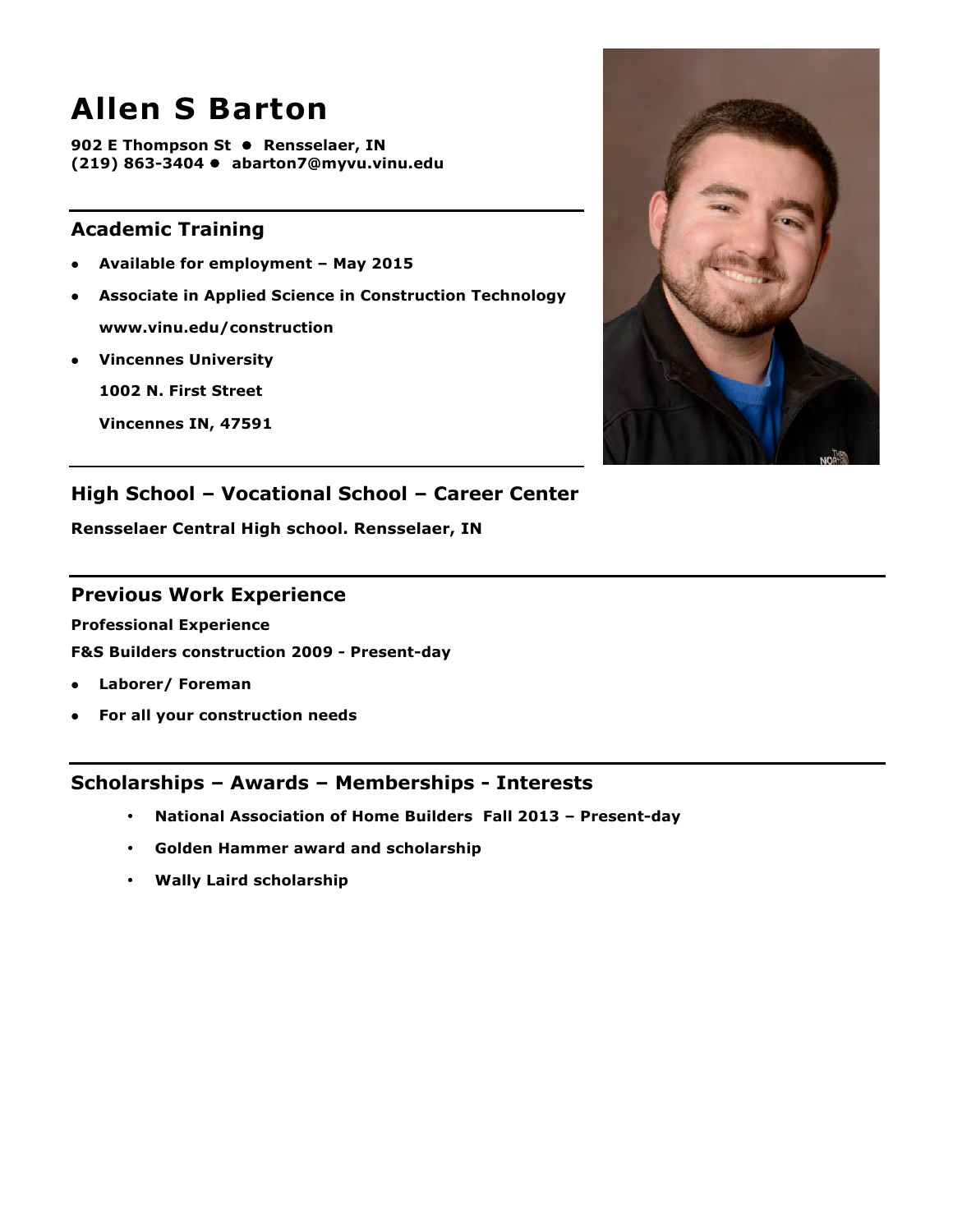## **Adam J. Black**

**419 E. Cherry St. 47978 ● Rensselaer, IN** 

**(219) 869-3167** l **ablack18@myvu.vinu.edu**

## **Academic Training**

- l **Available for employment – May 2015**
- **Associate in Applied Science in Construction Technology www.vinu.edu/construction**
- **•** Vincennes University

**1002 N. First Street**

**Vincennes IN, 47591**



## **High School – Vocational School – Career Center**

**Rensselaer Central High School. Rensselaer**

#### **Previous Work Experience**

**Professional Experience**

**Wood and Hamer Construction 2014 - Present Day**

- **•** Laborer/ Foreman
- **•** New Home Construction, Remodel, Pole Barns, Concrete, Additions, Masonry.

- l **Dean's List**
	- l **Spring 2014, Fall 2014**
- l **National Association of Home Builders** 
	- l **Fall 2013, Spring 2014, Fall 2014**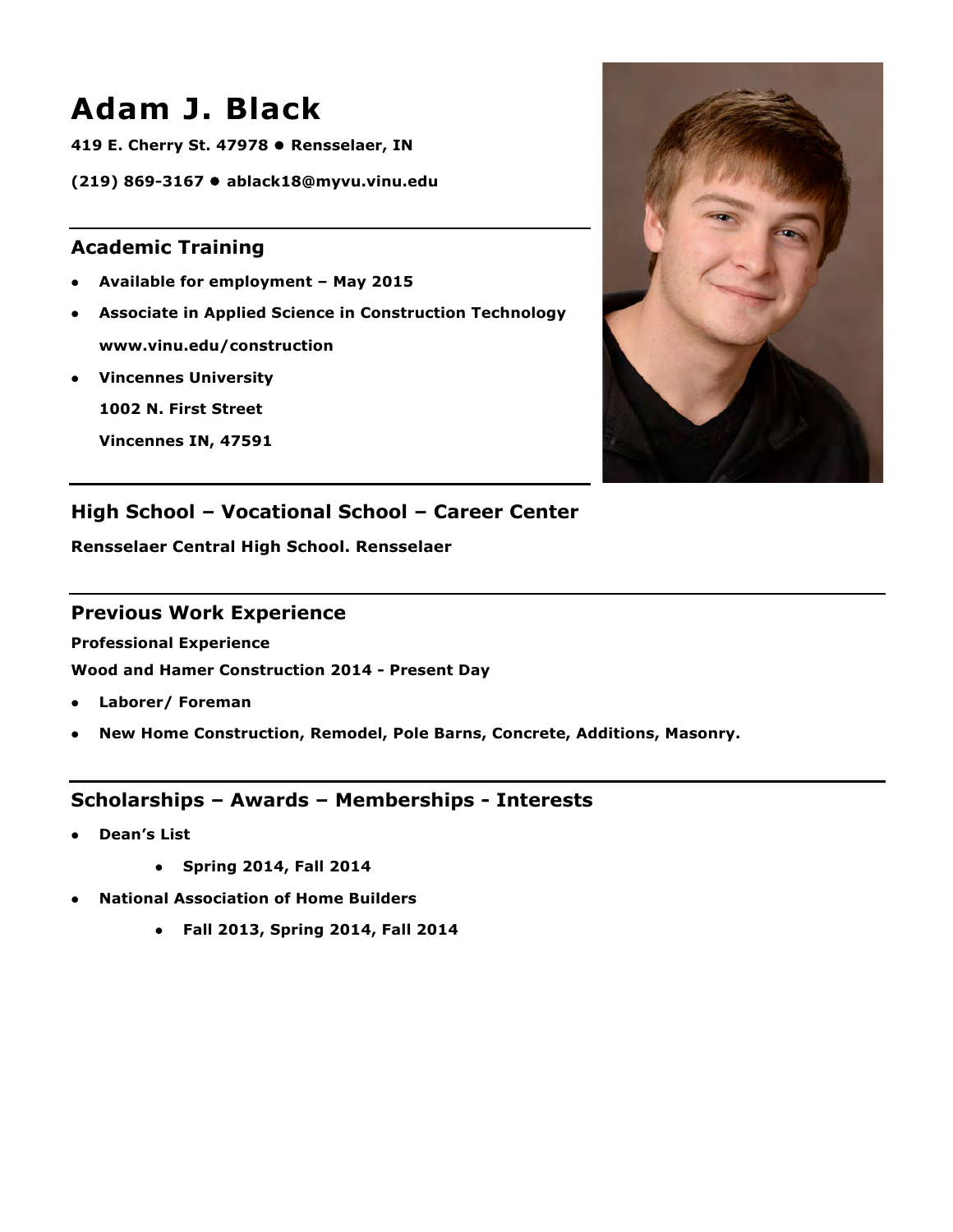# **Tyler J. Corenflos**

**1827 N 26<sup>th</sup> St. • Terre Haute, IN (812) 227-7954 ● tcorenflos@gmail.com** 

## **Academic Training**

- l **Available for Part-time employment – May 2015**
- l **Associate in Career/Technical Science in Construction Technology**

**www.vinu.edu/construction**

**Vincennes University** 

**1002 N. First Street**

**Vincennes IN, 47591**



## **High School – Vocational School – Career Center**

**North Vigo High School, Terre Haute Graduated in 2012** 

#### **Previous Work Experience**

**Professional Experience**

**Reinhold Construction 2011- Present Day**

- **•** Laborer/ Foreman
- **New Home Construction, Concrete, Additions**
- **Stocker and Cashier at Kmart**

- l **Dean's List**
- l **Student Division of National Association of Homebuilders President at Vincennes University**
- **Awarded the Construction Technology Scholarship**
- l **Awarded the Builders Association of Greater Indianapolis Scholarship**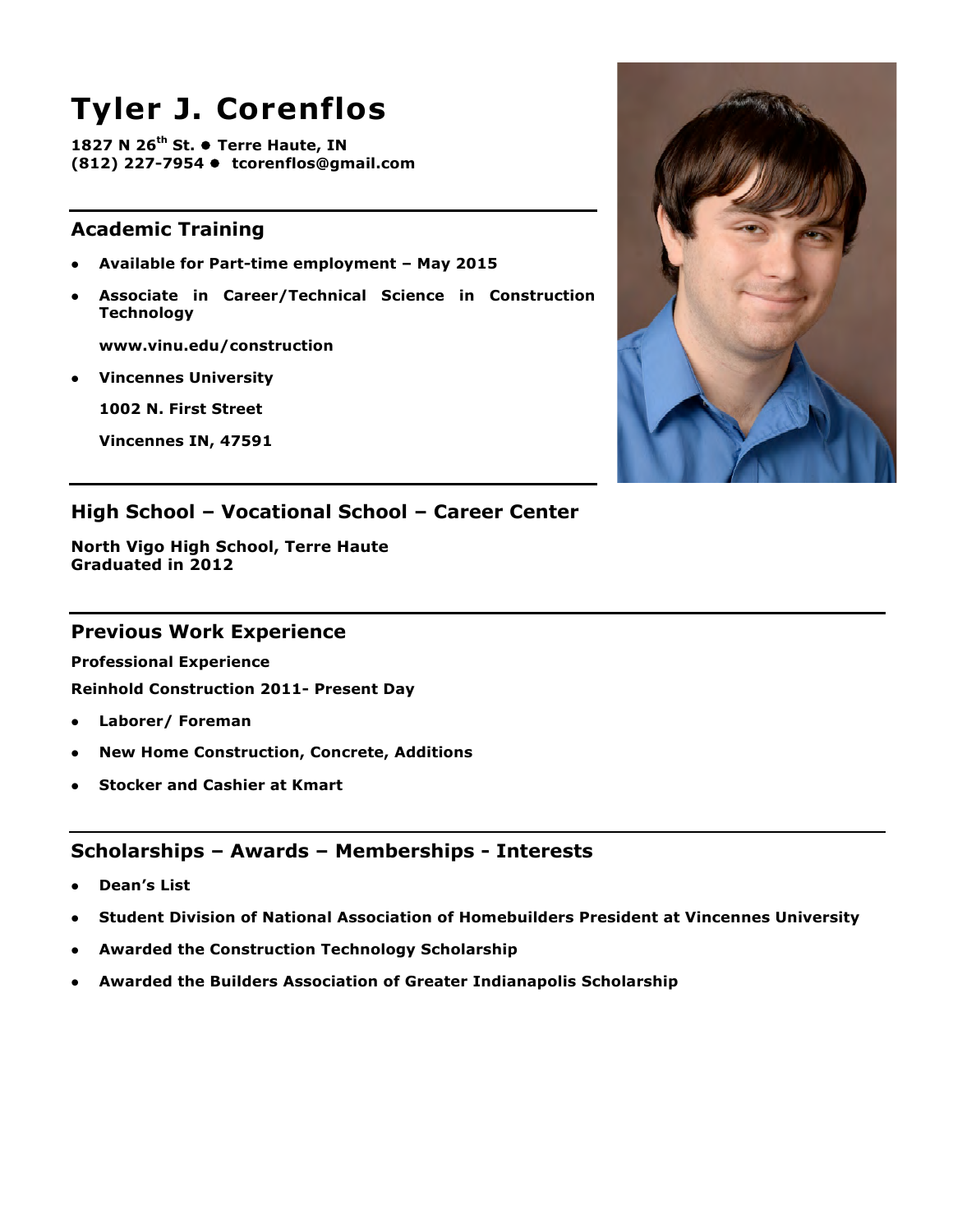## **Javarius L Freeman Jr.**

**3006 S. Harrison St.**l **Fort Wayne IN.**l **(260) 418-7171**l **Javarius.freeman@gmail.com**

#### **Academic Training**

- l **Available for employment – May 2014**
- **4** Associate in Applied Science in Construction Technology **www.vinu.edu/construction**
- **Vincennes University**

**1002 N. First Street**

**Vincennes IN, 47591**

#### **High School – Vocational School – Career Center**

**Northrop High school. Fort Wayne Anthis Career Center. Fort Wayne**

#### **Previous Work Experience**

**Professional Experience**

**Hardys Construction – present day**

l **Remodel, Drywall, Concrete, Additions, Masonry, Painting and Finishing.**

- l **Football, Basketball, Construction, Comedy, Fashion, Music**
- l **2 Varsity Football letters.**
- **Skills USA Framing Regional Champion for 2 years**
- l **Skills USA Framing State Competitor**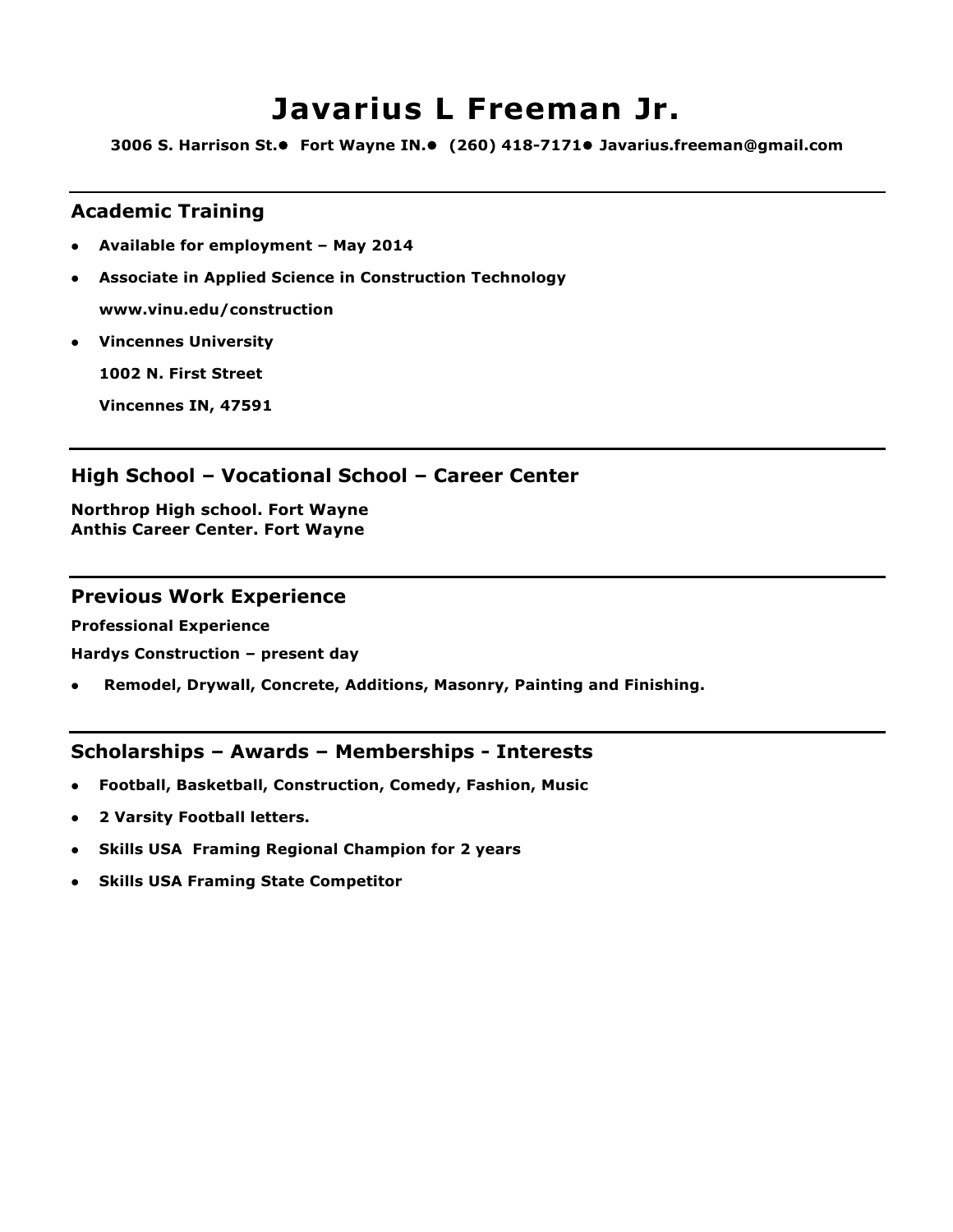## **Jordan R. Kontor**

**4520 Cranbrook Drive 46250 ● Indianapolis IN (317) 292-6060** l **Jordankontor87@gmail.com**

## **Academic Training**

- l **Available for employment – Summer of 2015**
- l **Associate in Science Career and Technical in Construction Technology**

**www.vinu.edu/construction**

**•** Vincennes University

**1002 N. First Street**

**Vincennes IN, 47591**



**Bishop Chatard High school. Indianapolis**

#### **Previous Work Experience**

**Professional Experience**

- l **Laborer/ Office Work**
- l **Commercial Construction, Concrete, Masonry.**
- **Shiel Sexton**
- l **Thompson Thrift/ Watermark**

#### **Memberships - Interests**

- l **National Home Builders Association**
- **Sigma Pi Alpha Chapter**
- l **Pacers/Colts fan**
- **•** Staying active, sports, lifting

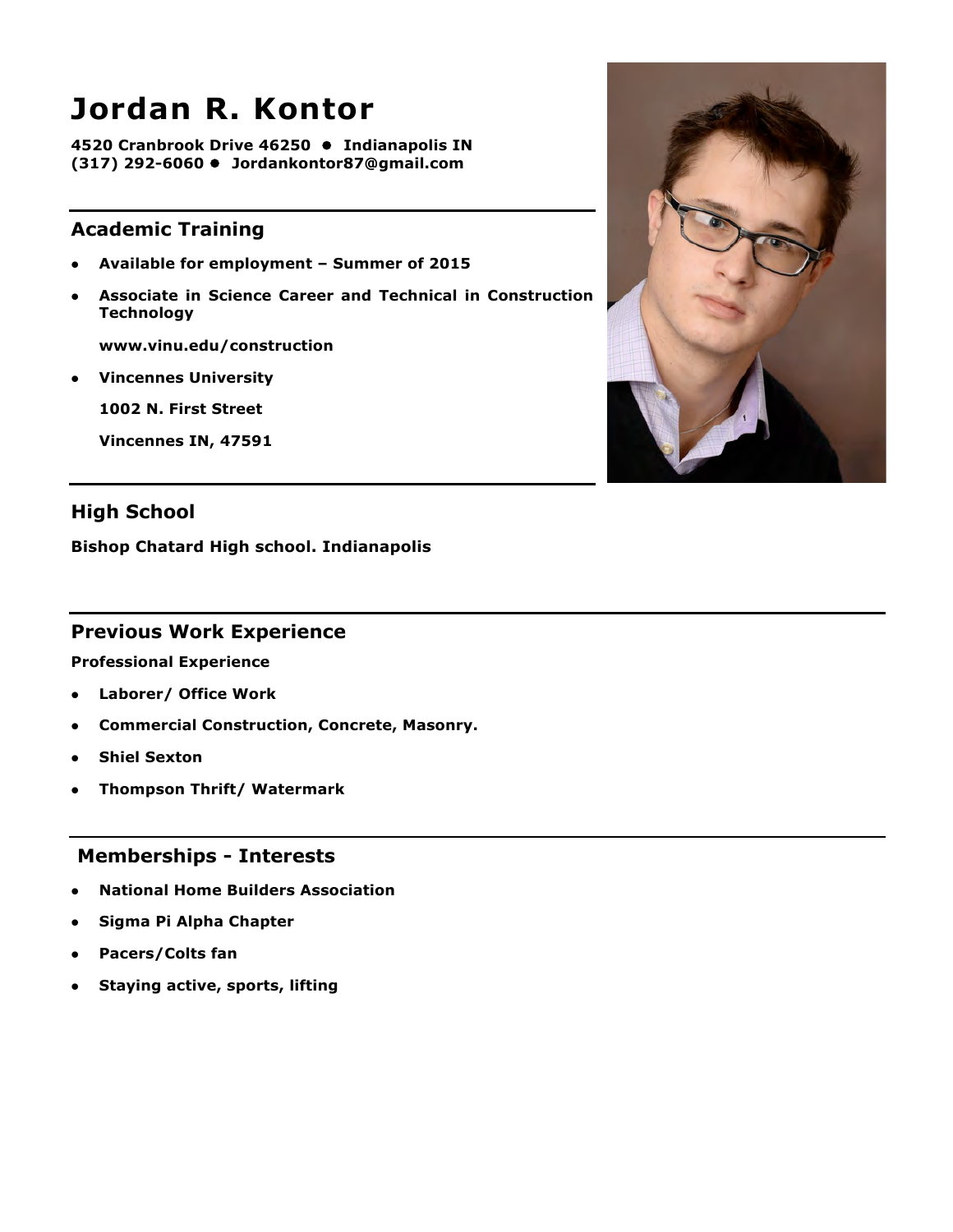## **Jason T. Mcguire**

**1216 Ritterskamp Ave. ● Vincennes IN (812) 881-1991** ● jfai22@yahoo.com

## **Academic Training**

- l **Available for employment – May 2015**
- l **Associate in Applied Science in Construction Technology www.vinu.edu/construction**
- **Vincennes University**

**1002 N. First Street**

**Vincennes IN, 47591**



## **High School – Vocational School – Career Center**

**Evansville Central. Evansville Evansville Youthbuild. Evansville**

#### **Previous Work Experience**

**Professional Experience Lewis Bakery 2009- 2012**

- **•** Racker/ Packaging **Evansville YouthBuild 2004 - 2006**
- **New Home Construction, Remodel, Pole Barns, Concrete, Additions, Masonry.**

- l **Evansville Youthbuild**
- l **Evansville community service award from leadership of Evansville 2005**
- l **Leadership of Evansville Training**
- **•** Interests Remodeling, Football, Basketball, Friends, Family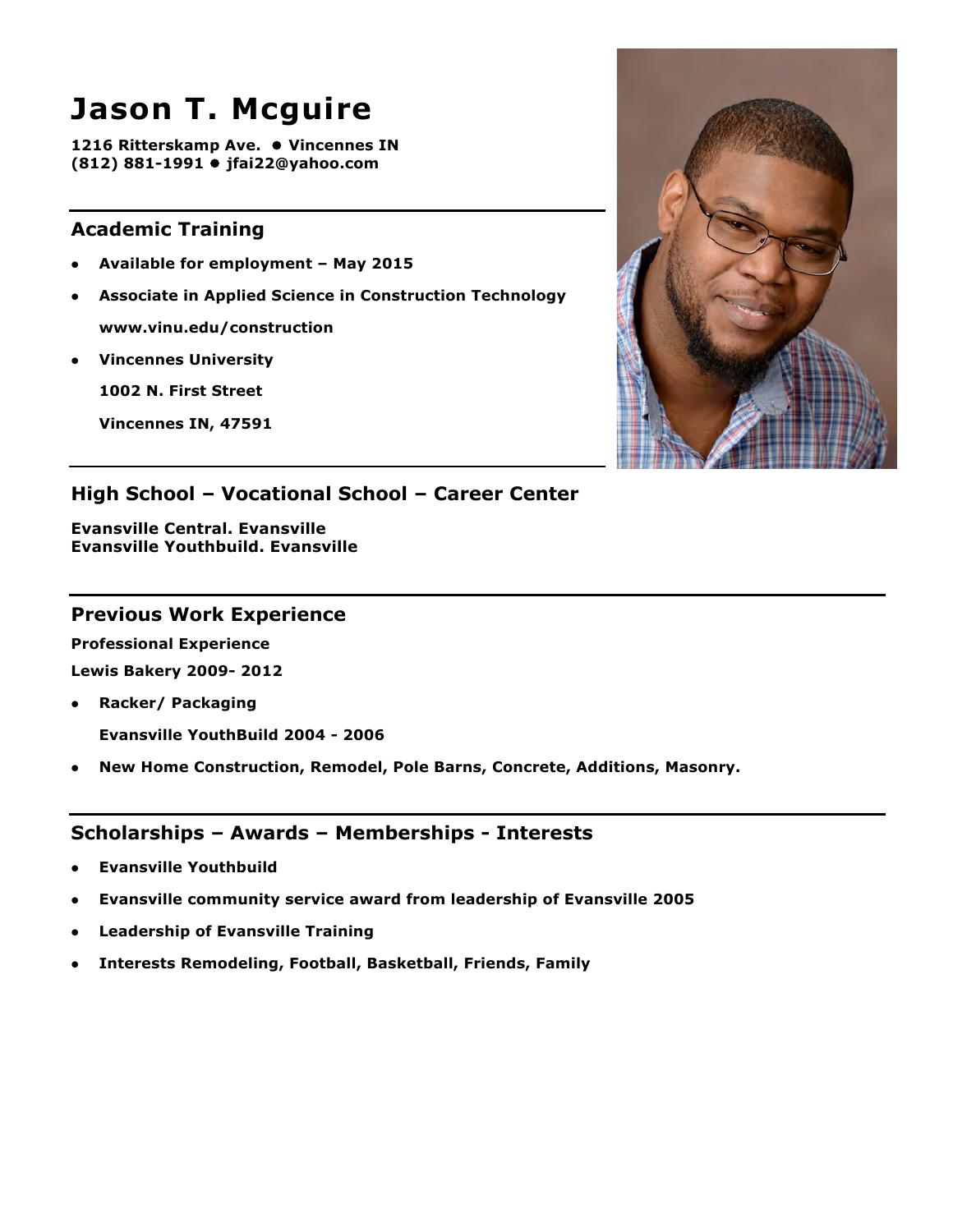## **Blake R. Mibb**

**1305 7<sup>th</sup> St 46544 • Mishawaka IN (574) 344-8082** l **SigmaPi99895@yahoo.com**

## **Academic Training**

- l **Available for employment – May 2017**
- **Associate in Applied Science in Construction Technology**

**www.vinu.edu/construction**

**•** Vincennes University

**1002 N. First Street**

**Vincennes IN, 47591**



## **High School – Vocational School – Career Center**

- **Mishawaka High School. Mishawaka**
- **Mishawaka Building Trades**
- **Graduated in 2013**

#### **Previous Work Experience**

#### **Professional Experience**

**DJ Construction – Summer 2013** 

• **Commercial construction**

**Midland Engineering – Summer of 2012** 

• **Roof construction**

- **National Association of Home Builders**
- **21st Century Scholars**
- **LeaderCorps**
- **Sigma Pi Fraternity Alpha Chapter 1180/99895**
- **NAHB Scholarship Fall 2013**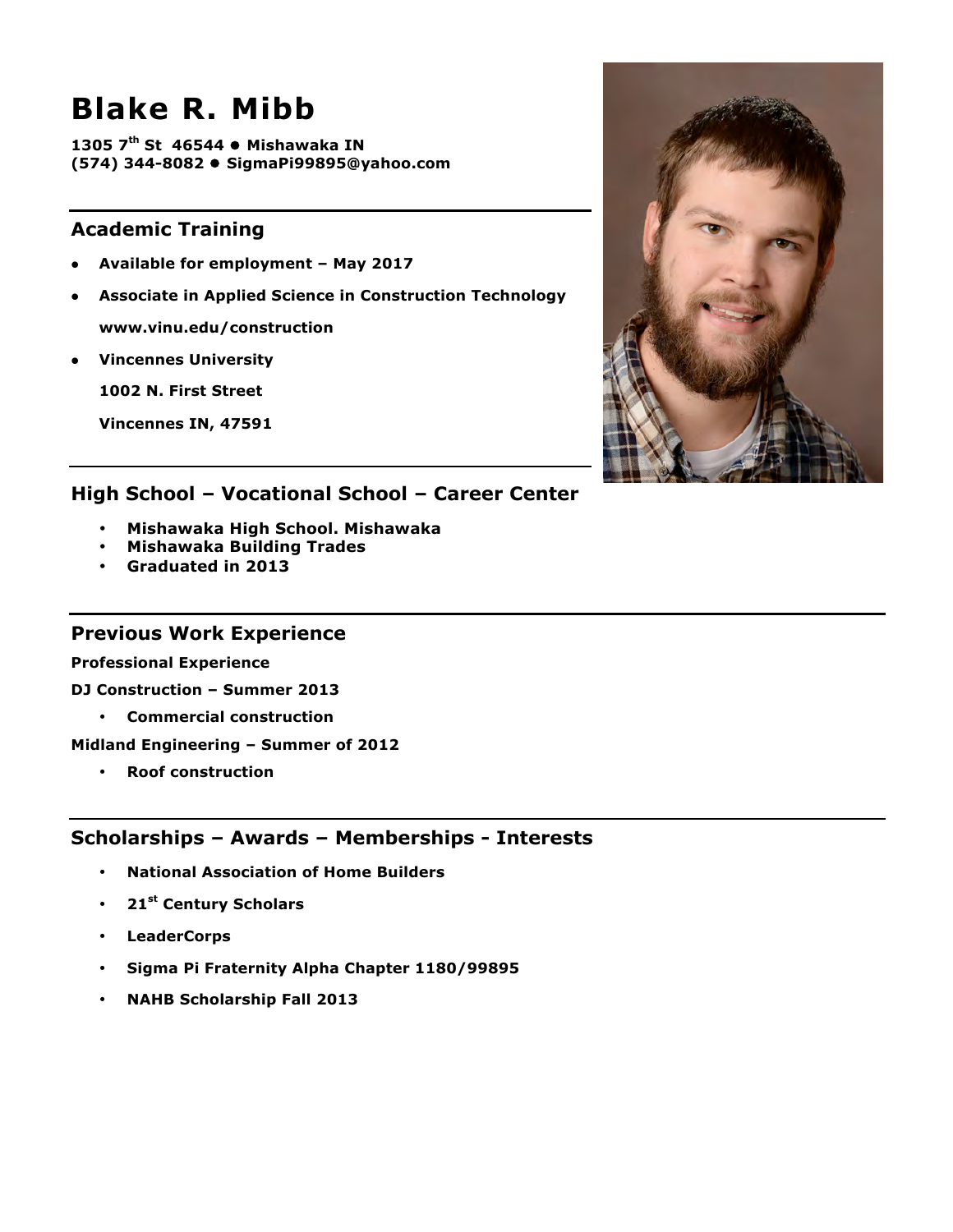# **Kyle A. Nordhoff**

**1677 Sugar Pine Dr. ● Jasper, IN (812) 639-9748 ● knordy94@gmail.com** 

## **Academic Training**

- l **Available for employment – May 2015**
- **Associate in Applied Science in Construction Technology www.vinu.edu/construction**
- **•** Vincennes University

**1002 N. First Street**

**Vincennes IN, 47591**



## **High School – Vocational School – Career Center**

**Jasper High school. Jasper. Building Trades. Southridge.**

#### **Previous Work Experience**

**Professional Experience**

**Voegerl Construction 2014-Summer**

- l **Laborer**
- l **New Home Construction, Remodel, Pole Barns, Steel Buildings, Concrete, Additions, Masonry.**

## **Scholarships – Awards – Memberships - Interests**

l **Dean's List**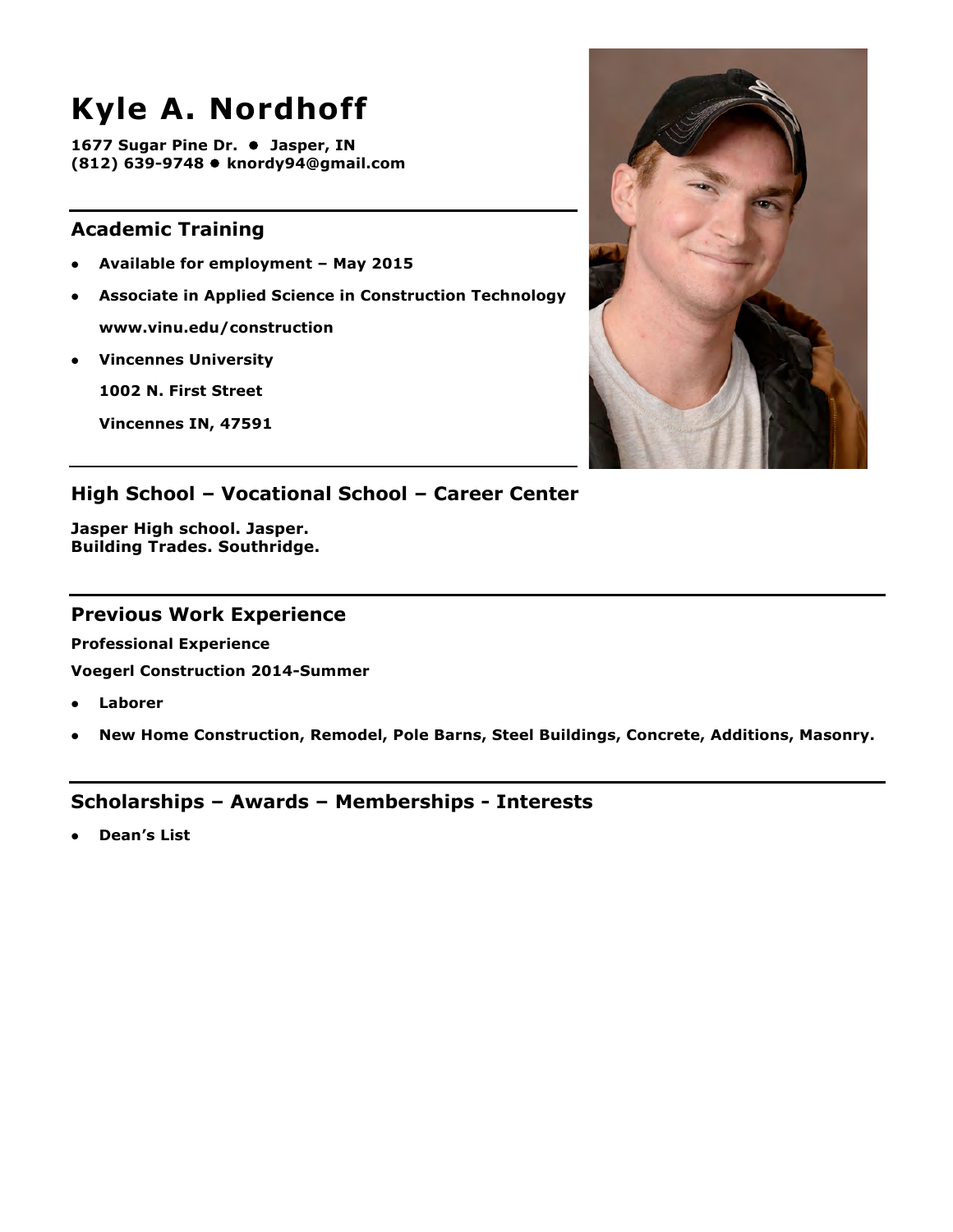## **Brenden E. Welton**

**383 E. Circle Dr. ● Vincennes, IN (812) 899-3917 ● brendenwelton@hotmail.com** 

## **Academic Training**

- l **Available for employment – May 2015**
- l **Associate in Career Technical Science in Construction Technology**

**www.vinu.edu/construction**

l **Vincennes University**

**1002 N. First Street**

**Vincennes IN, 47591**



## **High School – Vocational School – Career Center**

**Vincennes Lincoln High School. Vincennes, IN. Graduated May 2013**

#### **Previous Work Experience**

l **Manager at McDonald's October 2009 – present.**

- l **Dean's List**
- <sup>l</sup> **21st Century Scholar**
- **Charles "Chuck" Duffey Memorial Scholarship**
- l **Member/Secretary of Student National Association of Home Builders**